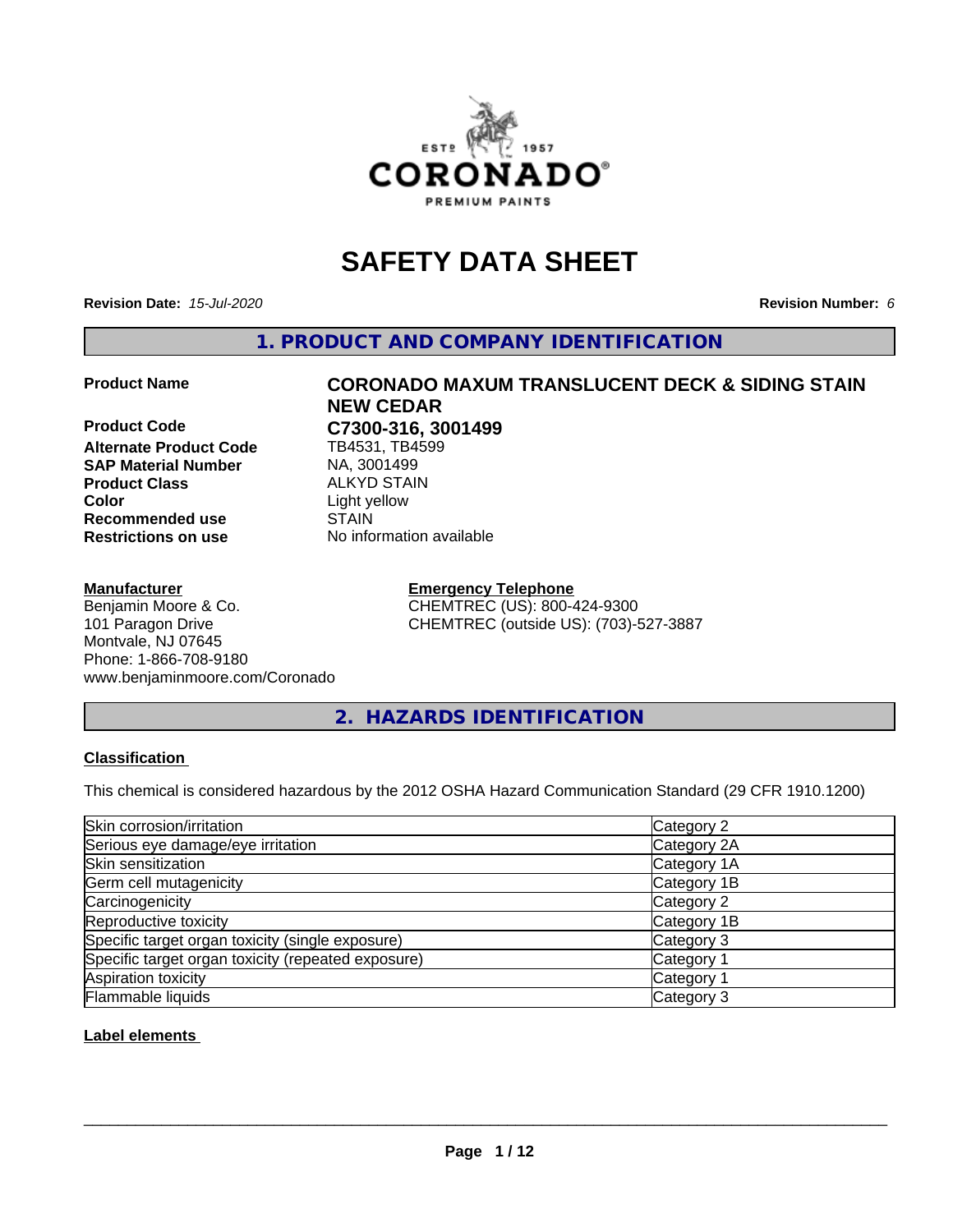**Odor** solvent

#### **Danger**

**Hazard statements**

Causes skin irritation Causes serious eye irritation May cause an allergic skin reaction May cause genetic defects Suspected of causing cancer May damage fertility or the unborn child May cause respiratory irritation Causes damage to organs through prolonged or repeated exposure May be fatal if swallowed and enters airways Flammable liquid and vapor



**Appearance** liquid

#### **Precautionary Statements - Prevention**

Obtain special instructions before use Do not handle until all safety precautions have been read and understood Use personal protective equipment as required Wash face, hands and any exposed skin thoroughly after handling Contaminated work clothing should not be allowed out of the workplace Do not breathe dust/fume/gas/mist/vapors/spray Do not eat, drink or smoke when using this product Use only outdoors or in a well-ventilated area Keep away from heat, hot surfaces, sparks, open flames and other ignition sources. No smoking Keep container tightly closed Ground/bond container and receiving equipment Use explosion-proof electrical/ventilating/lighting/equipment Use only non-sparking tools Take precautionary measures against static discharge Keep cool Wear protective gloves/protective clothing/eye protection/face protection

#### **Precautionary Statements - Response**

IF exposed or concerned: Get medical advice/attention

#### **Eyes**

IF IN EYES: Rinse cautiously with water for several minutes. Remove contact lenses, if present and easy to do. Continue rinsing

If eye irritation persists: Get medical advice/attention

#### **Skin**

If skin irritation or rash occurs: Get medical advice/attention

IF ON SKIN (or hair): Remove/Take off immediately all contaminated clothing. Rinse skin with water/shower Wash contaminated clothing before reuse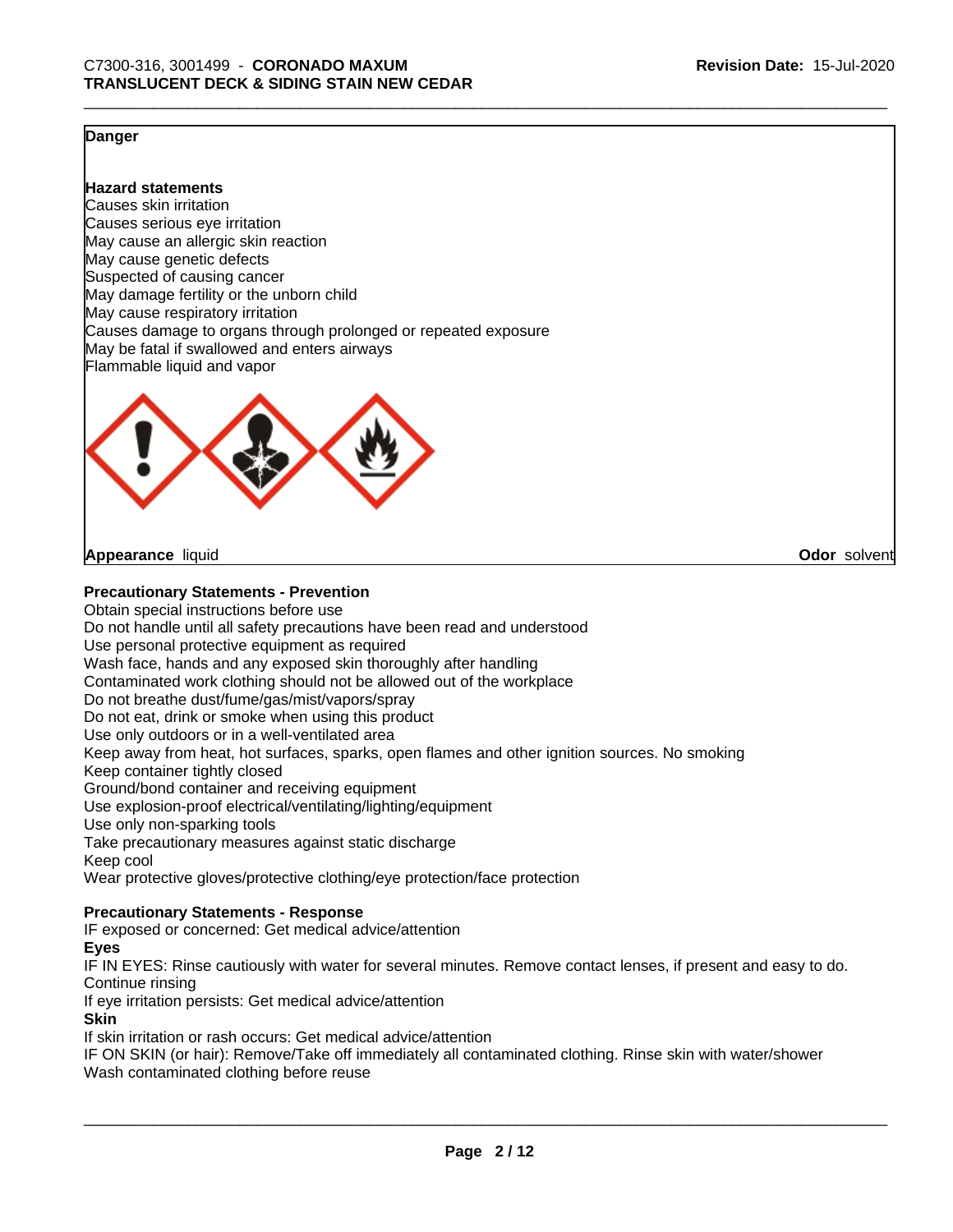#### **Inhalation**

IF INHALED: Remove victim to fresh air and keep at rest in a position comfortable for breathing **Ingestion** IF SWALLOWED: Immediately call a POISON CENTER or doctor/physician Do NOT induce vomiting **Fire** In case of fire: Use CO2, dry chemical, or foam for extinction

#### **Precautionary Statements - Storage**

Store locked up Store in a well-ventilated place. Keep container tightly closed

#### **Precautionary Statements - Disposal**

Dispose of contents/container to an approved waste disposal plant

#### **Hazards not otherwise classified (HNOC)**

Rags, steel wool or waste soaked with this product may spontaneously catch fire if improperly discarded

#### **Other information**

No information available

# **3. COMPOSITION/INFORMATION ON INGREDIENTS**

| <b>Chemical name</b>                         | <b>CAS No.</b> | Weight-%    |
|----------------------------------------------|----------------|-------------|
| 4-Chlorobenzotrifluoride                     | 98-56-6        | $20 - 25$   |
| Distillates, petroleum, hydrotreated light   | 64742-47-8     | $10 - 15$   |
| Stoddard solvent                             | 8052-41-3      | 1 - 5       |
| Silica amorphous                             | 7631-86-9      | 1 - 5       |
| Nepheline syenite                            | 37244-96-5     | $-5$        |
| Zinc borate hydrate                          | 138265-88-0    | 1 - 5       |
| Carbamic acid, 1H-benzimidazol-2-yl-, methyl | 10605-21-7     | $0.1 - 0.5$ |
| ester                                        |                |             |
| Ethyl benzene                                | $100 - 41 - 4$ | $0.1 - 0.5$ |
| Methyl ethyl ketoxime                        | 96-29-7        | $0.1 - 0.5$ |
| Cobalt bis(2-ethylhexanoate)                 | 136-52-7       | $0.1 - 0.5$ |

| 4. FIRST AID MEASURES |  |
|-----------------------|--|
|-----------------------|--|

| <b>General Advice</b> | If symptoms persist, call a physician. Show this safety data sheet to the doctor in<br>attendance.                                                                                                                                  |
|-----------------------|-------------------------------------------------------------------------------------------------------------------------------------------------------------------------------------------------------------------------------------|
| <b>Eye Contact</b>    | Immediately flush with plenty of water. After initial flushing, remove any contact<br>lenses and continue flushing for at least 15 minutes. Keep eye wide open while<br>rinsing. If symptoms persist, call a physician.             |
| <b>Skin Contact</b>   | Wash off immediately with soap and plenty of water while removing all<br>contaminated clothes and shoes. If skin irritation persists, call a physician. Wash<br>clothing before reuse. Destroy contaminated articles such as shoes. |
| <b>Inhalation</b>     | Move to fresh air. If symptoms persist, call a physician.<br>If not breathing, give artificial respiration. Call a physician immediately.                                                                                           |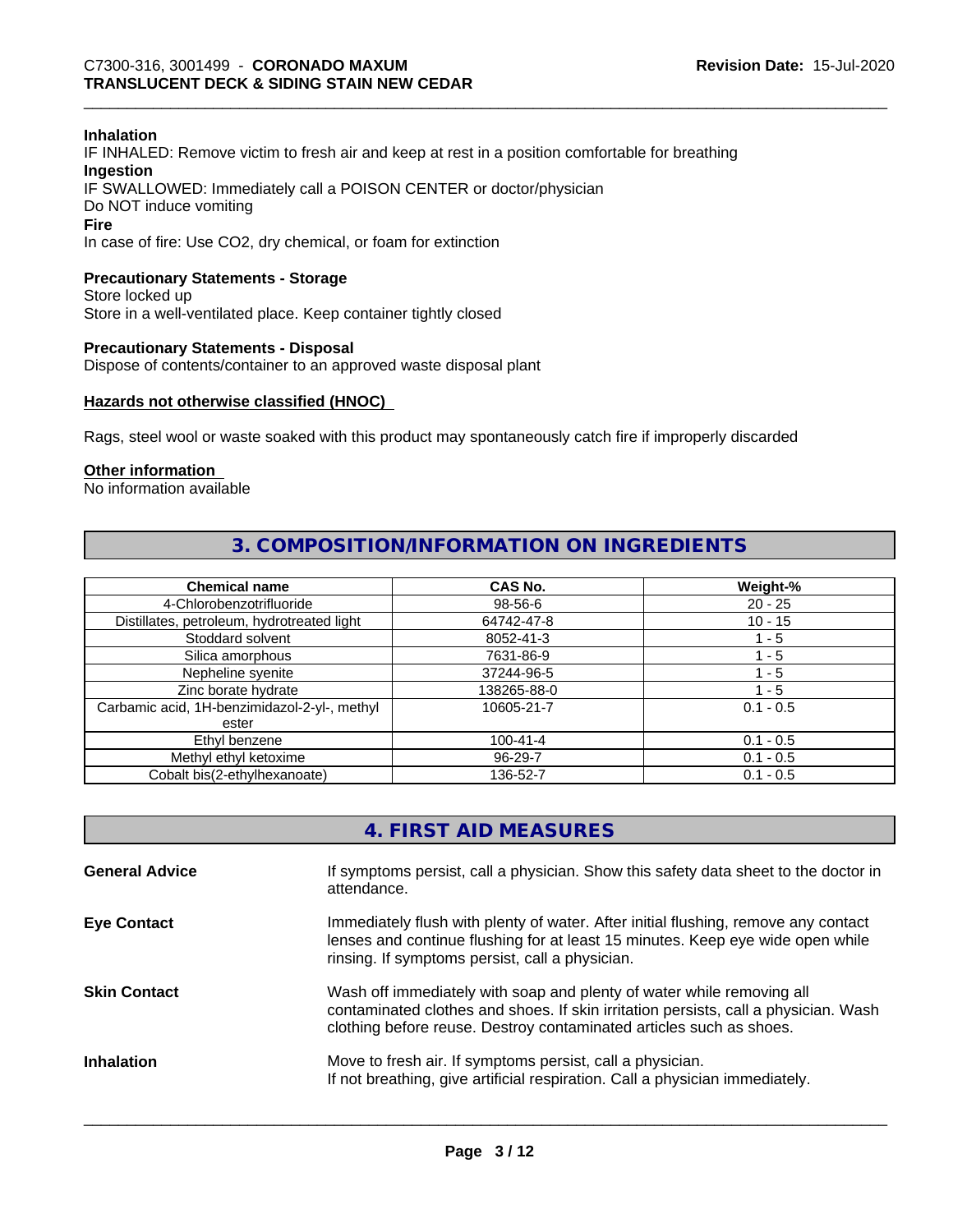| Ingestion                                        | Clean mouth with water and afterwards drink plenty of water. Do not induce<br>vomiting without medical advice. Never give anything by mouth to an unconscious<br>person. Consult a physician. |
|--------------------------------------------------|-----------------------------------------------------------------------------------------------------------------------------------------------------------------------------------------------|
| <b>Protection Of First-Aiders</b>                | Use personal protective equipment.                                                                                                                                                            |
| <b>Most Important</b><br><b>Symptoms/Effects</b> | May cause allergic skin reaction.                                                                                                                                                             |
| <b>Notes To Physician</b>                        | Treat symptomatically.                                                                                                                                                                        |

**5. FIRE-FIGHTING MEASURES**

| <b>Suitable Extinguishing Media</b>                                                                                   | Foam, dry powder or water. Use extinguishing measures<br>that are appropriate to local circumstances and the<br>surrounding environment.<br>As in any fire, wear self-contained breathing apparatus<br>pressure-demand, MSHA/NIOSH (approved or equivalent)<br>and full protective gear.<br>Combustible material. Closed containers may rupture if<br>exposed to fire or extreme heat. Keep product and empty<br>container away from heat and sources of ignition. Thermal<br>decomposition can lead to release of irritating gases and<br>vapors.<br>No<br>Yes |  |
|-----------------------------------------------------------------------------------------------------------------------|-----------------------------------------------------------------------------------------------------------------------------------------------------------------------------------------------------------------------------------------------------------------------------------------------------------------------------------------------------------------------------------------------------------------------------------------------------------------------------------------------------------------------------------------------------------------|--|
| Protective equipment and precautions for firefighters                                                                 |                                                                                                                                                                                                                                                                                                                                                                                                                                                                                                                                                                 |  |
| <b>Specific Hazards Arising From The Chemical</b>                                                                     |                                                                                                                                                                                                                                                                                                                                                                                                                                                                                                                                                                 |  |
| <b>Sensitivity to mechanical impact</b>                                                                               |                                                                                                                                                                                                                                                                                                                                                                                                                                                                                                                                                                 |  |
| Sensitivity to static discharge                                                                                       |                                                                                                                                                                                                                                                                                                                                                                                                                                                                                                                                                                 |  |
| <b>Flash Point Data</b><br>Flash point (°F)<br>Flash Point (°C)<br><b>Method</b><br><b>Flammability Limits In Air</b> | 107<br>42<br><b>PMCC</b>                                                                                                                                                                                                                                                                                                                                                                                                                                                                                                                                        |  |
| Lower flammability limit:<br><b>Upper flammability limit:</b>                                                         | Not available<br>Not available                                                                                                                                                                                                                                                                                                                                                                                                                                                                                                                                  |  |
| Health: 2<br><b>NFPA</b><br>Flammability: 2                                                                           | Instability: 0<br><b>Special: Not Applicable</b>                                                                                                                                                                                                                                                                                                                                                                                                                                                                                                                |  |
| <b>NFPA Legend</b><br>0 - Not Hazardous<br>1 - Slightly<br>2 - Moderate<br>3 - High<br>4 - Severe                     |                                                                                                                                                                                                                                                                                                                                                                                                                                                                                                                                                                 |  |

*The ratings assigned are only suggested ratings, the contractor/employer has ultimate responsibilities for NFPA ratings where this system is used.*

*Additional information regarding the NFPA rating system is available from the National Fire Protection Agency (NFPA) at www.nfpa.org.*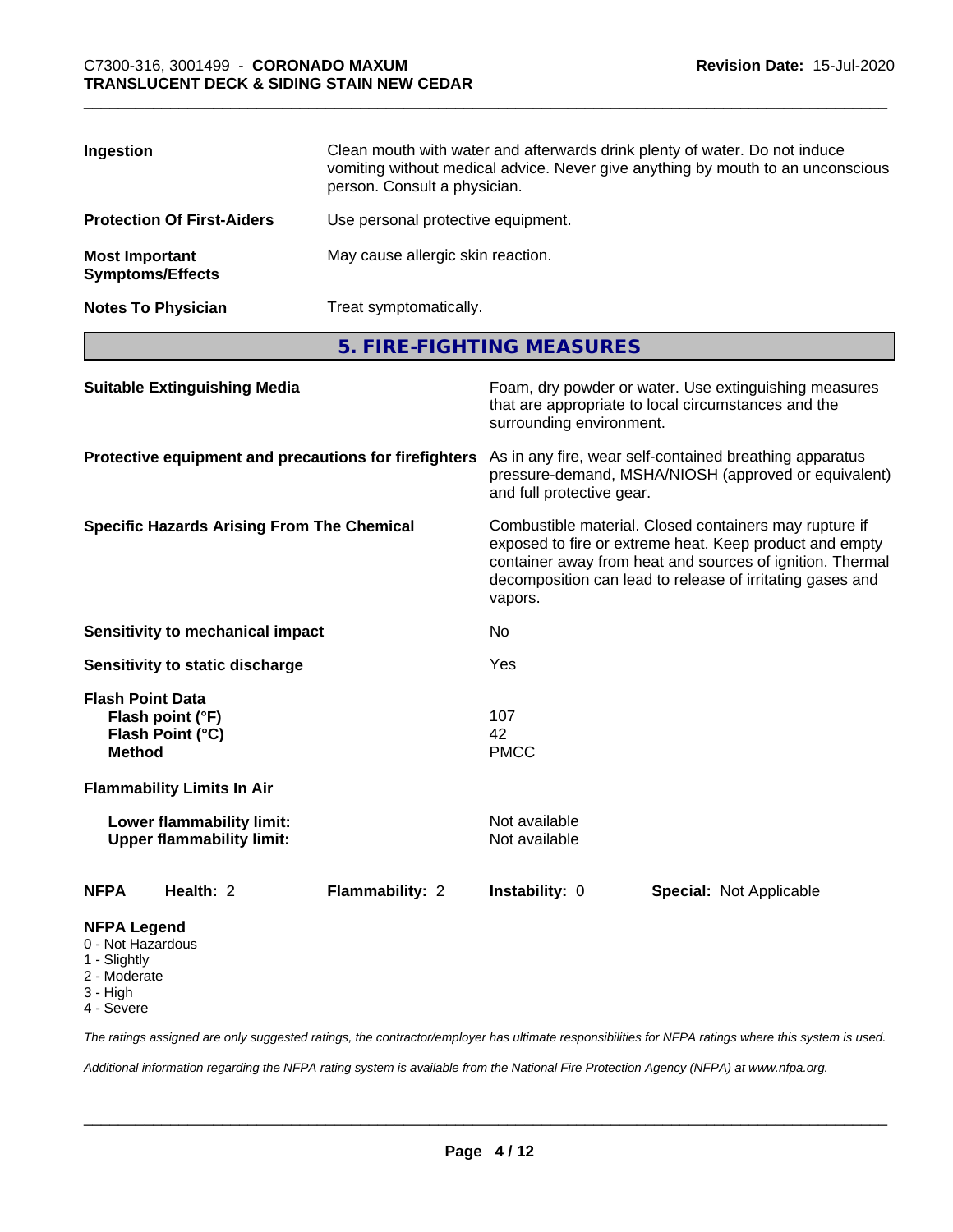|                                  | <b>6. ACCIDENTAL RELEASE MEASURES</b>                                                                                                                                                                                                                                                                                                                                                         |
|----------------------------------|-----------------------------------------------------------------------------------------------------------------------------------------------------------------------------------------------------------------------------------------------------------------------------------------------------------------------------------------------------------------------------------------------|
|                                  |                                                                                                                                                                                                                                                                                                                                                                                               |
| <b>Personal Precautions</b>      | Use personal protective equipment. Remove all sources of ignition.                                                                                                                                                                                                                                                                                                                            |
| <b>Other Information</b>         | Prevent further leakage or spillage if safe to do so. Do not allow material to<br>contaminate ground water system. Prevent product from entering drains. Do not<br>flush into surface water or sanitary sewer system. Local authorities should be<br>advised if significant spillages cannot be contained.                                                                                    |
| <b>Environmental precautions</b> | See Section 12 for additional Ecological Information.                                                                                                                                                                                                                                                                                                                                         |
| <b>Methods for Cleaning Up</b>   | Dam up. Soak up with inert absorbent material. Pick up and transfer to properly<br>labeled containers. Clean contaminated surface thoroughly.                                                                                                                                                                                                                                                 |
|                                  | 7. HANDLING AND STORAGE                                                                                                                                                                                                                                                                                                                                                                       |
| <b>Handling</b>                  | Use only in area provided with appropriate exhaust ventilation. Do not breathe<br>vapors or spray mist. Wear personal protective equipment. Take precautionary<br>measures against static discharges. To avoid ignition of vapors by static electricity<br>discharge, all metal parts of the equipment must be grounded. Keep away from<br>open flames, hot surfaces and sources of ignition. |
| <b>Storage</b>                   | Keep containers tightly closed in a dry, cool and well-ventilated place. Keep away<br>from heat. Keep away from open flames, hot surfaces and sources of ignition.<br>Keep in properly labeled containers. Keep out of the reach of children.                                                                                                                                                 |
|                                  | <b>DANGER</b> - Rags, steel wool or waste soaked with this product may<br>spontaneously catch fire if improperly discarded. Immediately after use, place<br>rags, steel wool or waste in a sealed water-filled metal container.                                                                                                                                                               |
| <b>Incompatible Materials</b>    | Incompatible with strong acids and bases and strong oxidizing agents.                                                                                                                                                                                                                                                                                                                         |

# **8. EXPOSURE CONTROLS / PERSONAL PROTECTION**

#### **Exposure Limits**

| <b>Chemical name</b>     | <b>ACGIH TLV</b>               | <b>OSHA PEL</b>                                |
|--------------------------|--------------------------------|------------------------------------------------|
| 4-Chlorobenzotrifluoride | TWA: 2.5 mg/m <sup>3</sup> $F$ | $2.5 \text{ mg/m}^3$ - TWA                     |
| Stoddard solvent         | TWA: 100 ppm                   | 500 ppm - TWA<br>2900 mg/m <sup>3</sup> - TWA  |
| Silica amorphous         | N/E                            | 20 mppcf - TWA                                 |
| Ethyl benzene            | TWA: 20 ppm                    | 100 ppm $-$ TWA<br>435 mg/m <sup>3</sup> - TWA |

#### **Legend**

ACGIH - American Conference of Governmental Industrial Hygienists Exposure Limits OSHA - Occupational Safety & Health Administration Exposure Limits N/E - Not Established

**Engineering Measures** Ensure adequate ventilation, especially in confined areas.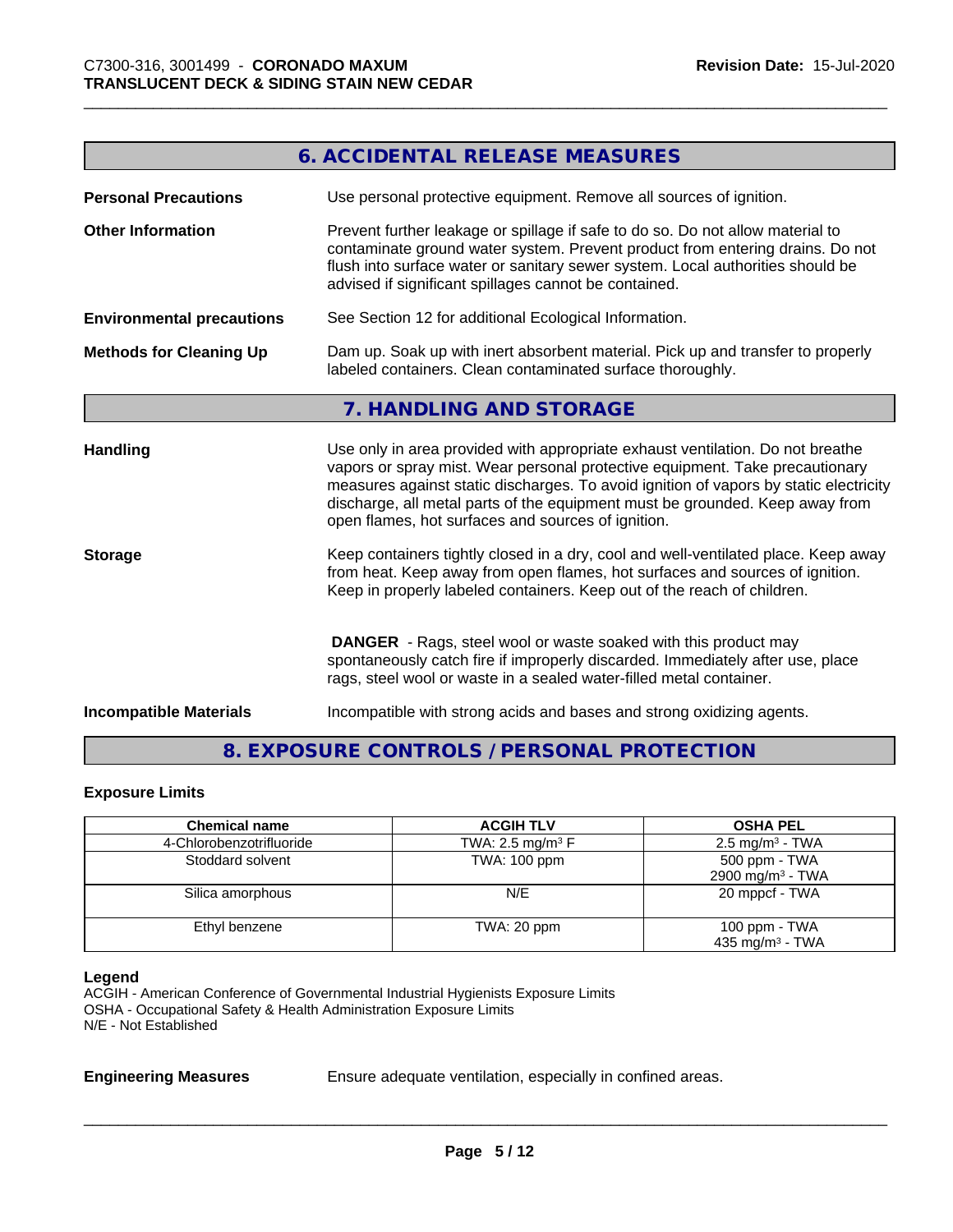#### **Personal Protective Equipment**

| <b>Eye/Face Protection</b>    | Safety glasses with side-shields. If splashes are likely to occur, wear: Tightly fitting<br>safety goggles                                                                                                                                                                                                                                                          |
|-------------------------------|---------------------------------------------------------------------------------------------------------------------------------------------------------------------------------------------------------------------------------------------------------------------------------------------------------------------------------------------------------------------|
| <b>Skin Protection</b>        | Long sleeved clothing. Protective gloves.                                                                                                                                                                                                                                                                                                                           |
| <b>Respiratory Protection</b> | Use only with adequate ventilation. In operations where exposure limits are<br>exceeded, use a NIOSH approved respirator that has been selected by a<br>technically qualified person for the specific work conditions. When spraying the<br>product or applying in confined areas, wear a NIOSH approved respirator<br>specified for paint spray or organic vapors. |
| <b>Hygiene Measures</b>       | Avoid contact with skin, eyes and clothing. Remove and wash contaminated<br>clothing before re-use. Wash thoroughly after handling. When using do not eat,<br>drink or smoke.                                                                                                                                                                                       |

#### **9. PHYSICAL AND CHEMICAL PROPERTIES**

**Appearance** liquid **Odor** solvent **Odor Threshold No information available No information available Density (lbs/gal)** 9.2 - 9.3 **Specific Gravity** 1.10 - 1.12 **pH** No information available **Viscosity (cps)** No information available Notice 1, 1999 **Solubility(ies)**<br> **Solubility**<br> **Water solubility**<br> **Water solubility Evaporation Rate No information available No information available Vapor pressure** No information available **Vapor density No information available No information available Wt. % Solids** 55 - 65 **Vol. % Solids** 50 - 60 **Wt. % Volatiles** 35 - 45 **Vol. % Volatiles** 40 - 50 **VOC Regulatory Limit (g/L)** <250 **Boiling Point (°F)** 279 **Boiling Point (°C)** 137 **Freezing point (°F)** No information available **Freezing Point (°C)** The state of the Mondo No information available **Flash point (°F)** 107 **Flash Point (°C)** 42 **Method** PMCC **Flammability (solid, gas)** Not applicable **Upper flammability limit:** No information available **Lower flammability limit:**<br> **Autoignition Temperature (°F)** No information available<br>
No information available **Autoignition Temperature (°F)**<br> **Autoignition Temperature (°C)** No information available **Autoignition Temperature (°C) Decomposition Temperature (°F)** No information available **Decomposition Temperature (°C)** No information available **Partition coefficient Community Contract Contract Contract Contract Contract Contract Contract Contract Contract Contract Contract Contract Contract Contract Contract Contract Contract Contract Contract Contract Contr** 

**No information available** 

**10. STABILITY AND REACTIVITY**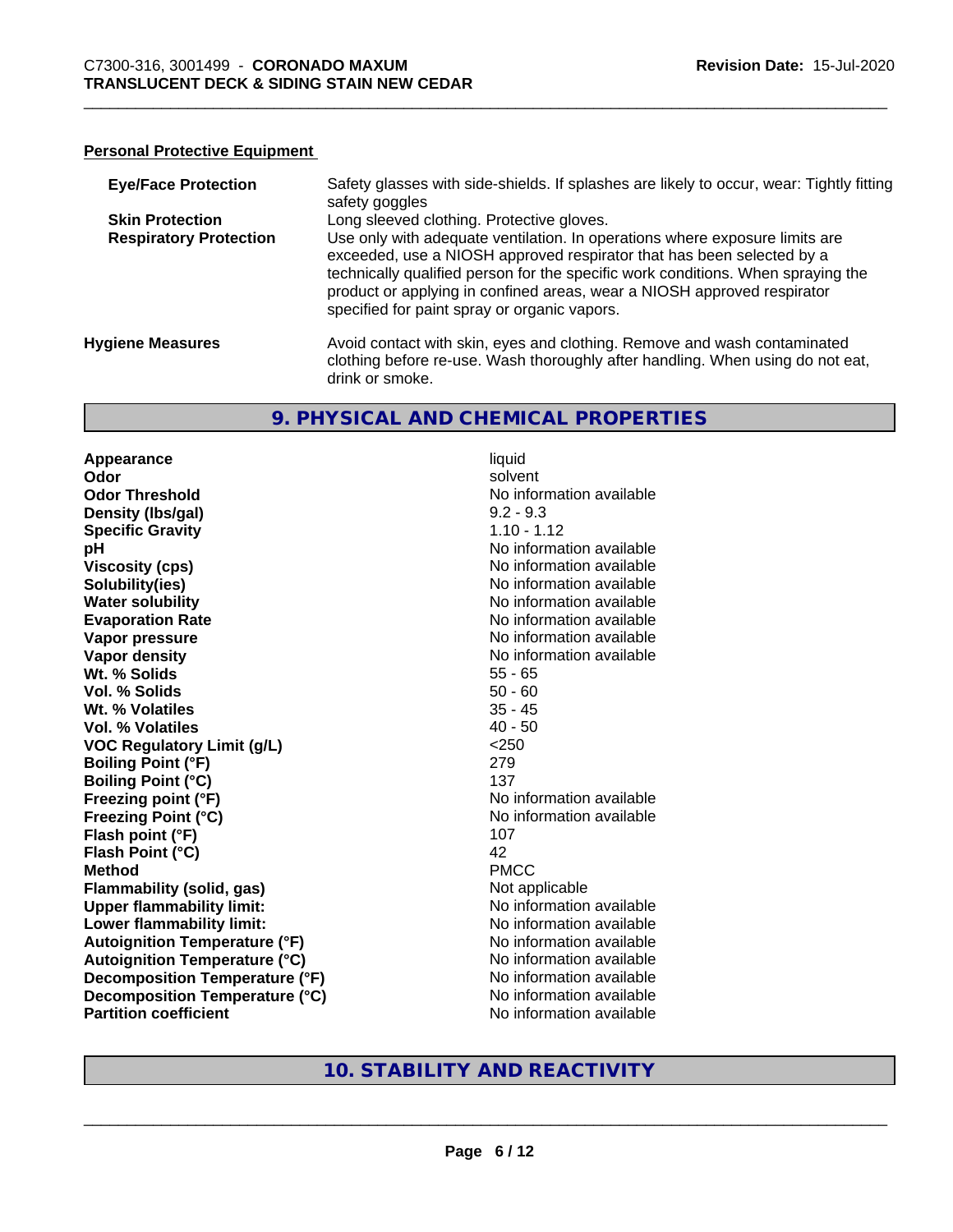| <b>Reactivity</b>                                                            |                                                                                                                                                                                                               | Not Applicable                                                                             |
|------------------------------------------------------------------------------|---------------------------------------------------------------------------------------------------------------------------------------------------------------------------------------------------------------|--------------------------------------------------------------------------------------------|
| <b>Chemical Stability</b>                                                    |                                                                                                                                                                                                               | Stable under normal conditions. Hazardous polymerisation<br>does not occur.                |
| <b>Conditions to avoid</b>                                                   |                                                                                                                                                                                                               | Keep away from open flames, hot surfaces, static<br>electricity and sources of ignition.   |
| <b>Incompatible Materials</b>                                                |                                                                                                                                                                                                               | Incompatible with strong acids and bases and strong<br>oxidizing agents.                   |
| <b>Hazardous Decomposition Products</b>                                      |                                                                                                                                                                                                               | Thermal decomposition can lead to release of irritating<br>gases and vapors.               |
| Possibility of hazardous reactions                                           |                                                                                                                                                                                                               | None under normal conditions of use.                                                       |
|                                                                              |                                                                                                                                                                                                               | 11. TOXICOLOGICAL INFORMATION                                                              |
| <b>Product Information</b>                                                   |                                                                                                                                                                                                               |                                                                                            |
| Information on likely routes of exposure                                     |                                                                                                                                                                                                               |                                                                                            |
| <b>Principal Routes of Exposure</b>                                          | Eye contact, skin contact and inhalation.                                                                                                                                                                     |                                                                                            |
| <b>Acute Toxicity</b>                                                        |                                                                                                                                                                                                               |                                                                                            |
| <b>Product Information</b>                                                   | Repeated or prolonged exposure to organic solvents may lead to permanent brain<br>and nervous system damage. Intentional misuse by deliberately concentrating and<br>inhaling vapors may be harmful or fatal. |                                                                                            |
| Symptoms related to the physical, chemical and toxicological characteristics |                                                                                                                                                                                                               |                                                                                            |
| <b>Symptoms</b>                                                              | No information available.                                                                                                                                                                                     |                                                                                            |
|                                                                              |                                                                                                                                                                                                               | Delayed and immediate effects as well as chronic effects from short and long-term exposure |
| Eye contact<br><b>Skin contact</b>                                           | Contact with eyes may cause irritation.<br>May cause skin irritation and/or dermatitis. Prolonged skin contact may defat the<br>skin and produce dermatitis.                                                  |                                                                                            |

**Ingestion Ingestion may cause irritation to mucous membranes. Small amounts of this** 

**Inhalation High vapor / aerosol concentrations are irritating to the eyes, nose, throat and** 

lungs and may cause headaches, dizziness, drowsiness, unconsciousness, and other central nervous system effects. **Sensitization** May cause an allergic skin reaction. **Neurological Effects** No information available.<br> **Mutagenic Effects** Suspected of causing ger **Mutagenic Effects**<br> **Reproductive Effects**<br> **May damage fertility or the unborn chillengle of the unborn chillengle of the unborn chillengle of the unborn chill** May damage fertility or the unborn child.<br>No information available. **Developmental Effects** No information available.<br> **Target organ effects** No information available. **Target organ effects** No information available.<br>**STOT - repeated exposure** No information available. **STOT** - repeated exposure

product aspirated into the respiratory system during ingestion or vomiting may

cause mild to severe pulmonary injury, possibly progressing to death.

 $\overline{\phantom{a}}$  ,  $\overline{\phantom{a}}$  ,  $\overline{\phantom{a}}$  ,  $\overline{\phantom{a}}$  ,  $\overline{\phantom{a}}$  ,  $\overline{\phantom{a}}$  ,  $\overline{\phantom{a}}$  ,  $\overline{\phantom{a}}$  ,  $\overline{\phantom{a}}$  ,  $\overline{\phantom{a}}$  ,  $\overline{\phantom{a}}$  ,  $\overline{\phantom{a}}$  ,  $\overline{\phantom{a}}$  ,  $\overline{\phantom{a}}$  ,  $\overline{\phantom{a}}$  ,  $\overline{\phantom{a}}$ 

**STOT** - **single exposure** No information available.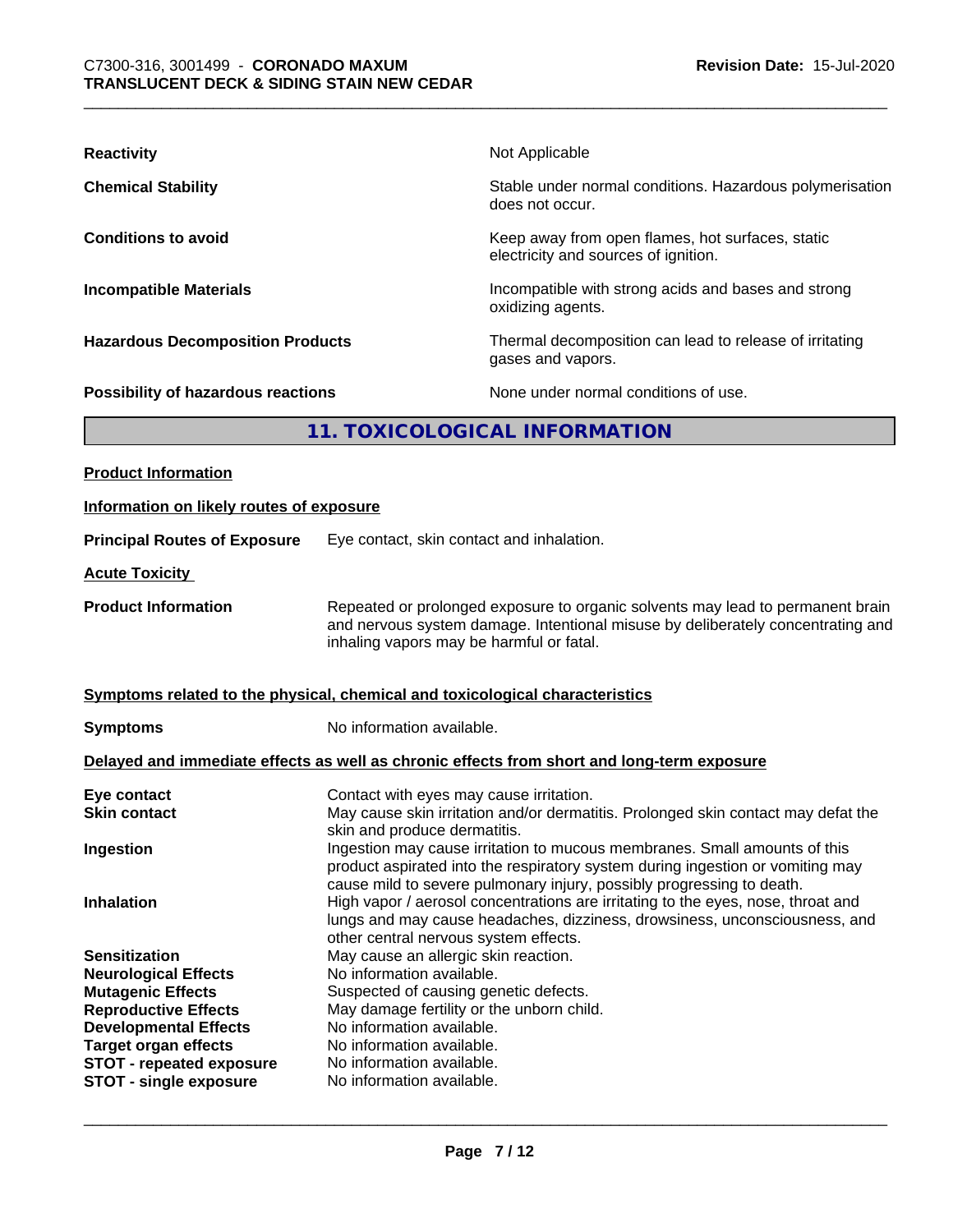| Other adverse effects    | No information available.                                                         |
|--------------------------|-----------------------------------------------------------------------------------|
| <b>Aspiration Hazard</b> | May be harmful if swallowed and enters airways. Small amounts of this product     |
|                          | aspirated into the respiratory system during ingestion or vomiting may cause mild |
|                          | to severe pulmonary injury, possibly progressing to death.                        |

#### **Numerical measures of toxicity**

**The following values are calculated based on chapter 3.1 of the GHS document**

| ATEmix (oral)                           | 22237 mg/kg |
|-----------------------------------------|-------------|
| <b>ATEmix (dermal)</b>                  | 5261 mg/kg  |
| ATEmix (inhalation-dust/mist) 31.1 mg/L |             |

#### **Component Information**

| Chemical name                                                       | Oral LD50                                    | Dermal LD50                                                    | <b>Inhalation LC50</b>     |
|---------------------------------------------------------------------|----------------------------------------------|----------------------------------------------------------------|----------------------------|
| 4-Chlorobenzotrifluoride<br>$98 - 56 - 6$                           | $= 13$ g/kg (Rat)                            | > 2 mL/kg (Rabbit)                                             | $= 33$ mg/L (Rat) 4 h      |
| Distillates, petroleum, hydrotreated<br>light<br>64742-47-8         | $>$ 5000 mg/kg (Rat)                         | > 2000 mg/kg (Rabbit)                                          | $> 5.2$ mg/L (Rat) 4 h     |
| Silica amorphous<br>7631-86-9                                       | $= 7900$ mg/kg (Rat)                         | $>$ 2000 mg/kg (Rabbit)                                        | $> 2.2$ mg/L (Rat) 1 h     |
| Carbamic acid,<br>1H-benzimidazol-2-yl-, methyl ester<br>10605-21-7 | $>$ 5050 mg/kg (Rat)<br>$= 6400$ mg/kg (Rat) | > 10000 mg/kg (Rabbit) = 2 g/kg<br>$Rat$ = 8500 mg/kg (Rabbit) |                            |
| Ethyl benzene<br>$100 - 41 - 4$                                     | $= 3500$ mg/kg (Rat)                         | $= 15400$ mg/kg (Rabbit)                                       | $= 17.4$ mg/L (Rat) 4 h    |
| Methyl ethyl ketoxime<br>96-29-7                                    | $= 930$ mg/kg (Rat)                          | 1000 - 1800 mg/kg (Rabbit)                                     | $> 4.83$ mg/L (Rat) 4 h    |
| Cobalt bis(2-ethylhexanoate)<br>136-52-7                            |                                              | $>$ 5000 mg/kg (Rabbit)                                        | (Rat) 1 h<br>$> 10$ mg/L ( |

#### **Chronic Toxicity**

#### **Carcinogenicity**

*The information below indicateswhether each agency has listed any ingredient as a carcinogen:.*

| <b>Chemical name</b>         | <b>IARC</b>         | <b>NTP</b>        | <b>OSHA</b> |
|------------------------------|---------------------|-------------------|-------------|
|                              | 2B - Possible Human |                   | Listed      |
| Ethyl benzene                | Carcinoɑen          |                   |             |
|                              | 2B - Possible Human | Reasonably        | Listed      |
| Cobalt bis(2-ethylhexanoate) | Carcinogen          | Anticipated Human |             |
|                              |                     | Carcinogen        |             |

• Cobalt and cobalt compounds are listed as possible human carcinogens by IARC (2B). However, there is inadequate evidence of the carcinogenicity of cobalt and cobalt compounds in humans.

#### **Legend**

IARC - International Agency for Research on Cancer NTP - National Toxicity Program OSHA - Occupational Safety & Health Administration

# **12. ECOLOGICAL INFORMATION**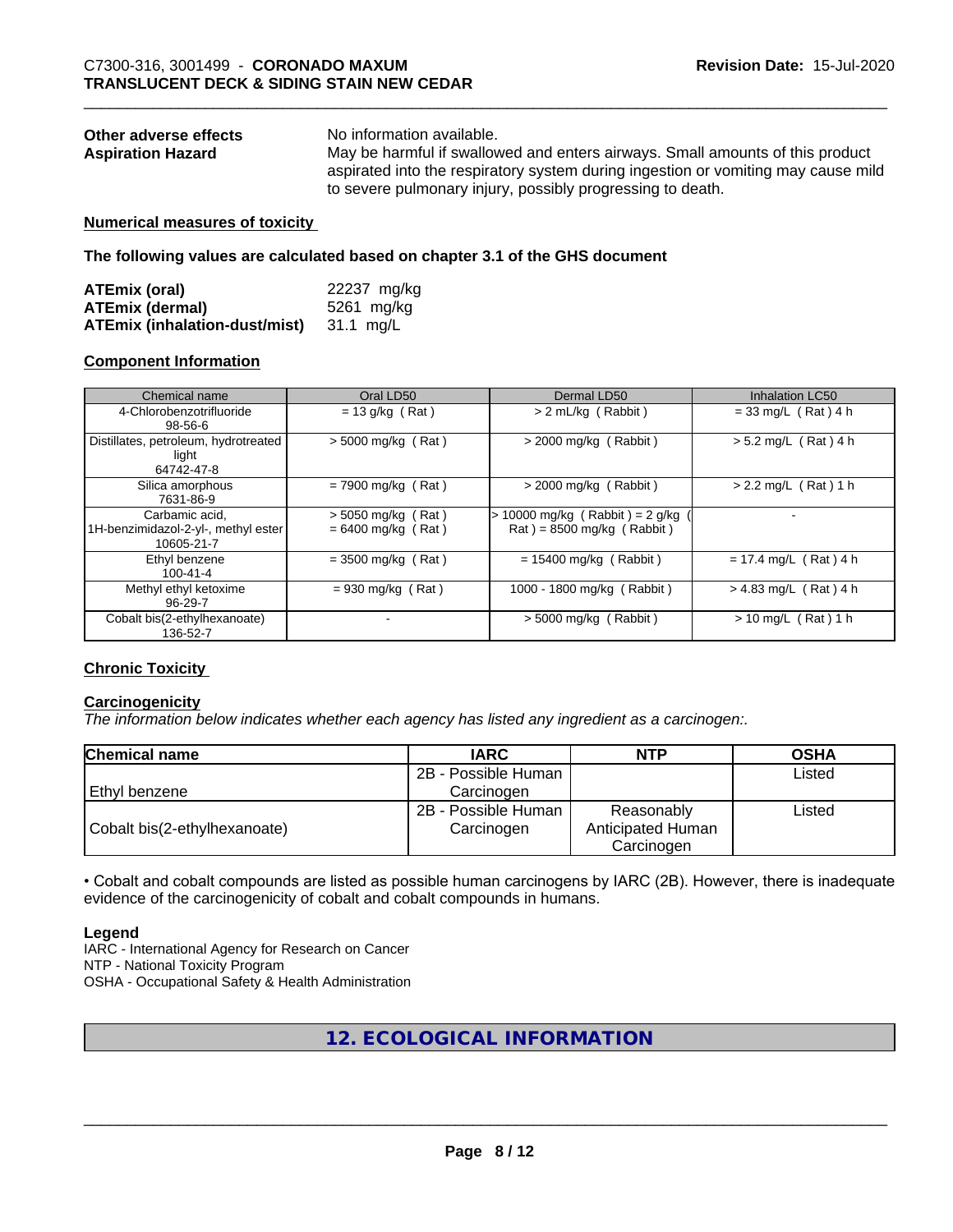### **Ecotoxicity Effects**

The environmental impact of this product has not been fully investigated.

#### **Product Information**

#### **Acute Toxicity to Fish**

No information available

#### **Acute Toxicity to Aquatic Invertebrates**

No information available

#### **Acute Toxicity to Aquatic Plants**

No information available

#### **Persistence / Degradability**

No information available.

#### **Bioaccumulation**

There is no data for this product.

#### **Mobility in Environmental Media**

No information available.

#### **Ozone**

No information available

#### **Component Information**

#### **Acute Toxicity to Fish**

Carbamic acid, 1H-benzimidazol-2-yl-, methyl ester LC50: 1.5 mg/L (Rainbow Trout - 96 hr.) Ethyl benzene LC50: 12.1 mg/L (Fathead Minnow - 96 hr.) Methyl ethyl ketoxime LC50: 48 mg/L (Bluegill sunfish - 96 hr.)

#### **Acute Toxicity to Aquatic Invertebrates**

Carbamic acid, 1H-benzimidazol-2-yl-, methyl ester LC50: 0.22 mg/L (water flea - 48 hr.) Ethyl benzene EC50: 1.8 mg/L (Daphnia magna - 48 hr.) Methyl ethyl ketoxime EC50: 750 mg/L (Daphnia magna - 48 hr.)

#### **Acute Toxicity to Aquatic Plants**

Ethyl benzene EC50: 4.6 mg/L (Green algae (Scenedesmus subspicatus), 72 hrs.)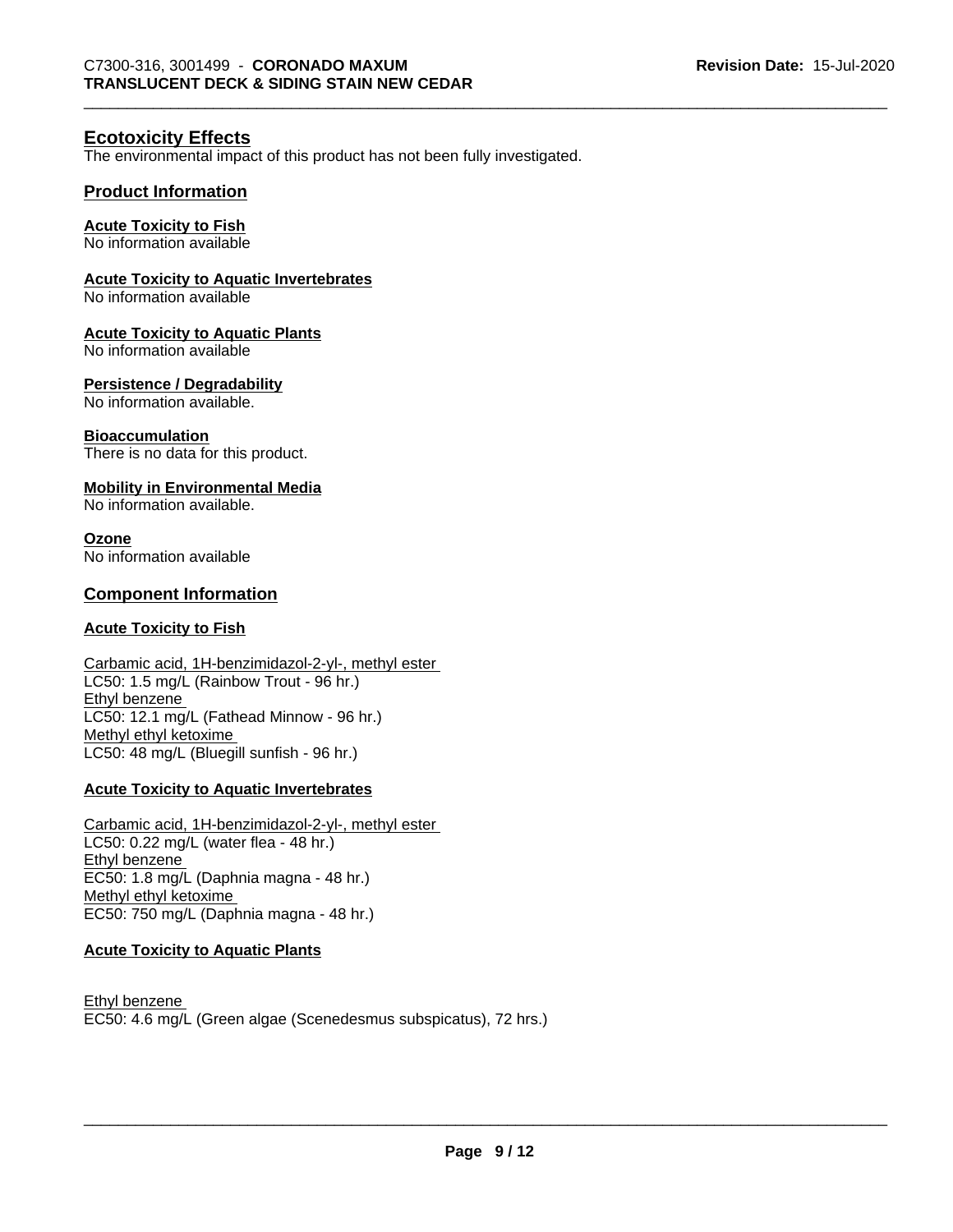#### **13. DISPOSAL CONSIDERATIONS**

| <b>Waste Disposal Method</b>   | Dispose of in accordance with federal, state, and local regulations. Local<br>requirements may vary, consult your sanitation department or state-designated<br>environmental protection agency for more disposal options. |
|--------------------------------|---------------------------------------------------------------------------------------------------------------------------------------------------------------------------------------------------------------------------|
| <b>Empty Container Warning</b> | Emptied containers may retain product residue. Follow label warnings even after<br>container is emptied. Residual vapors may explode on ignition.                                                                         |

# **14. TRANSPORT INFORMATION**

#### **DOT**

| <b>Proper Shipping Name</b> | <b>PAINT</b>          |
|-----------------------------|-----------------------|
| <b>Hazard class</b>         | З                     |
| UN-No.                      | UN1263                |
| <b>Packing Group</b>        | Ш                     |
| <b>Description</b>          | UN1263. PAINT. 3. III |

In the US this material may be reclassified as a Combustible Liquid and is not regulated in containers of less than 119 gallons (450 liters) via surface transportation (refer to 49CFR173.120(b)(2) for further information).

| ICAO / IATA       | Contact the preparer for further information. |
|-------------------|-----------------------------------------------|
| <b>IMDG / IMO</b> | Contact the preparer for further information. |

**15. REGULATORY INFORMATION**

### **International Inventories**

| <b>TSCA: United States</b> | Yes - All components are listed or exempt. |
|----------------------------|--------------------------------------------|
| <b>DSL: Canada</b>         | Yes - All components are listed or exempt. |

## **Federal Regulations**

#### **SARA 311/312 hazardous categorization**

| Acute health hazard               | Yes |  |
|-----------------------------------|-----|--|
| Chronic Health Hazard             | Yes |  |
| Fire hazard                       | Yes |  |
| Sudden release of pressure hazard | N٥  |  |
| Reactive Hazard                   | Nο  |  |

#### **SARA 313**

Section 313 of Title III of the Superfund Amendments and Reauthorization Act of 1986 (SARA). This product contains a chemical or chemicals which are subject to the reporting requirements of the Act and Title 40 of the Code of Federal Regulations, Part 372:

| <b>Chemical name</b> | CAS No.     | Weight-%    | <b>CERCLA/SARA 313</b><br>(de minimis concentration) |
|----------------------|-------------|-------------|------------------------------------------------------|
| Zinc borate hydrate  | 138265-88-0 | 1 - 5       | .0                                                   |
| Ethyl benzene        | 100-41-4    | $0.1 - 0.5$ |                                                      |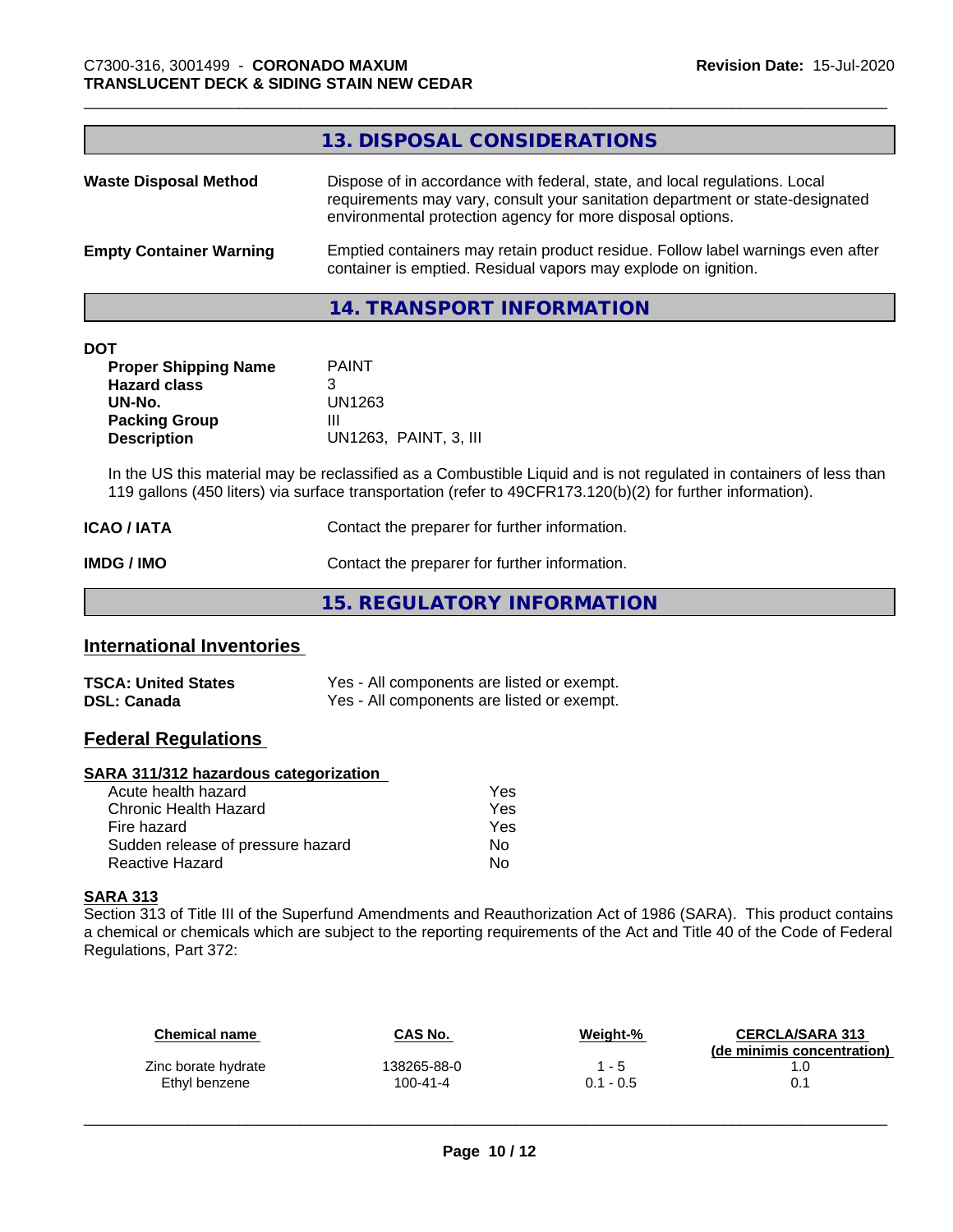#### **Clean Air Act,Section 112 Hazardous Air Pollutants (HAPs) (see 40 CFR 61)**

This product contains the following HAPs:

| <b>Chemical name</b>         | CAS No.  | Weight-%    | <b>Hazardous Air Pollutant</b><br>(HAP) |
|------------------------------|----------|-------------|-----------------------------------------|
| Ethyl benzene                | 100-41-4 | $0.1 - 0.5$ | ∟isted                                  |
| Cobalt bis(2-ethylhexanoate) | 136-52-7 | $0.1 - 0.5$ | Listed                                  |

#### **US State Regulations**

#### **California Proposition 65**

**A** WARNING: Cancer and Reproductive Harm– www.P65warnings.ca.gov

#### **State Right-to-Know**

| <b>Chemical name</b>                  | <b>Massachusetts</b> | <b>New Jersey</b> | Pennsylvania |
|---------------------------------------|----------------------|-------------------|--------------|
| 4-Chlorobenzotrifluoride              |                      |                   |              |
| Linseed oil                           |                      |                   |              |
| Stoddard solvent                      |                      |                   |              |
| Silica amorphous                      |                      |                   |              |
| Zinc borate hydrate                   |                      |                   |              |
| Carbamic acid, 1H-benzimidazol-2-yl-, |                      |                   |              |
| methyl ester                          |                      |                   |              |
| Cobalt bis(2-ethylhexanoate)          |                      |                   |              |

#### **Legend**

X - Listed

# **16. OTHER INFORMATION**

**Flammability: 2 Reactivity: 0 PPE: -**

 $\overline{\phantom{a}}$  ,  $\overline{\phantom{a}}$  ,  $\overline{\phantom{a}}$  ,  $\overline{\phantom{a}}$  ,  $\overline{\phantom{a}}$  ,  $\overline{\phantom{a}}$  ,  $\overline{\phantom{a}}$  ,  $\overline{\phantom{a}}$  ,  $\overline{\phantom{a}}$  ,  $\overline{\phantom{a}}$  ,  $\overline{\phantom{a}}$  ,  $\overline{\phantom{a}}$  ,  $\overline{\phantom{a}}$  ,  $\overline{\phantom{a}}$  ,  $\overline{\phantom{a}}$  ,  $\overline{\phantom{a}}$ 

#### **HMIS Legend**

- 0 Minimal Hazard
- 1 Slight Hazard
- 2 Moderate Hazard
- 3 Serious Hazard
- 4 Severe Hazard
- \* Chronic Hazard

X - Consult your supervisor or S.O.P. for "Special" handling instructions.

*Note: The PPE rating has intentionally been left blank. Choose appropriate PPE that will protect employees from the hazards the material will present under the actual normal conditions of use.*

*Caution: HMISÒ ratings are based on a 0-4 rating scale, with 0 representing minimal hazards or risks, and 4 representing significant hazards or risks. Although HMISÒ ratings are not required on MSDSs under 29 CFR 1910.1200, the preparer, has chosen to provide them. HMISÒ ratings are to be used only in conjunction with a fully implemented HMISÒ program by workers who have received appropriate HMISÒ training. HMISÒ is a registered trade and service mark of the NPCA. HMISÒ materials may be purchased exclusively from J. J. Keller (800) 327-6868.*

 **WARNING!** If you scrape, sand, or remove old paint, you may release lead dust. LEAD IS TOXIC. EXPOSURE TO